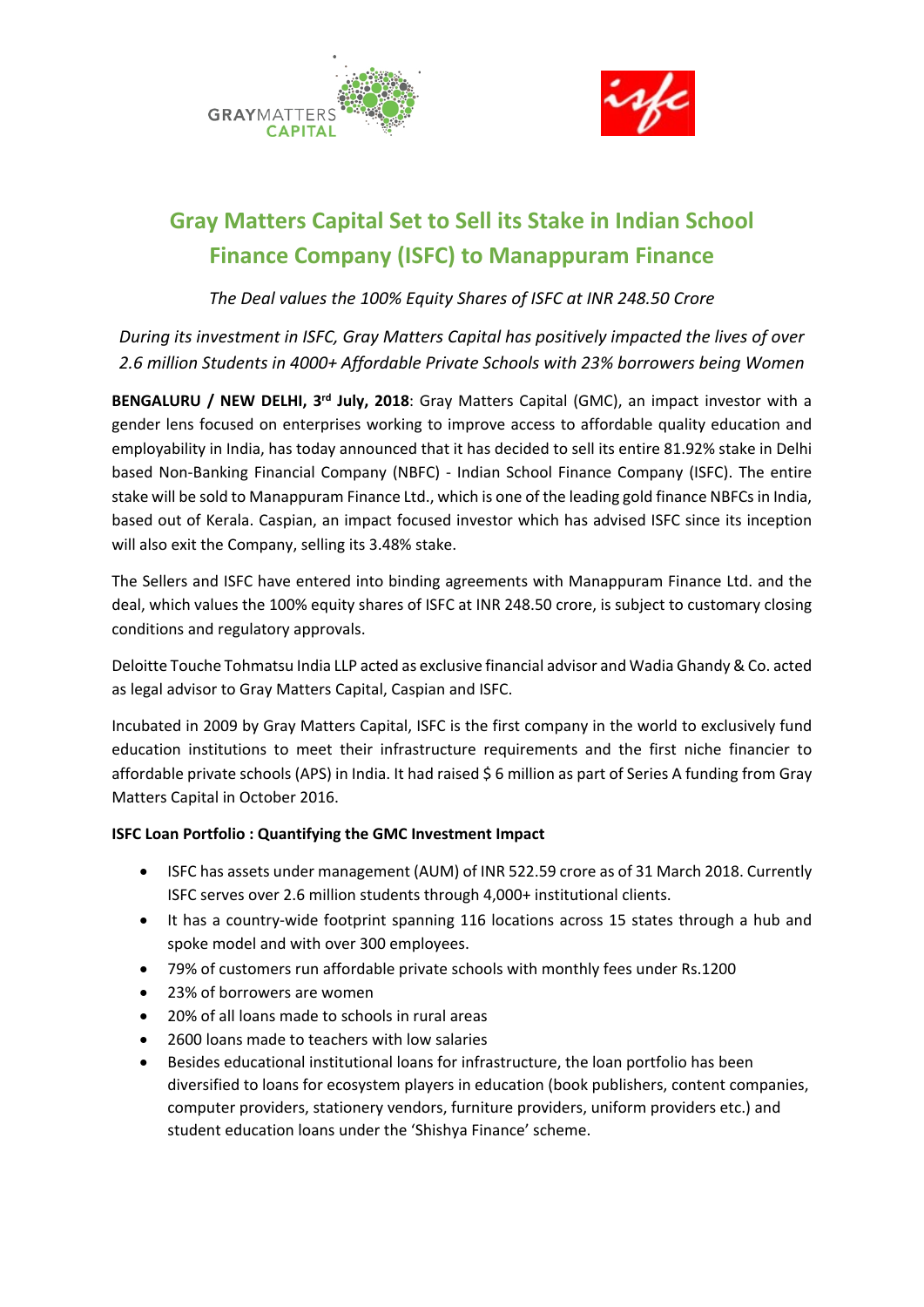



Recounting the genesis of ISFC, **Bob Pattillo, Founder, Gray Matters Capital** said, "We've been funding loans to women in India for 17 years. 9 years ago we asked our clients how they invested their savings and they said "Education". They took us to see their neighbourhood schools run by entrepreneurs. Since the mothers were good consumers, we believed that their kids might be, and an industry was born."

ISFC AND ISFC spinoff VARTHANA together serve 90% of the market in India.

"With ISFC, Gray Matters Capital pioneered the private school finance sector in India. With our investment in ISFC, we enabled a dynamic ecosystem of borrowers and lenders in the private school sector with its focus on quality and access, underscoring our credence of being ecosystem investors", said **Ragini Bajaj Chaudhary, India CEO, Gray Matters Capital**.

"ISFC was able to demonstrate that affordable private schools can be a bankable and high impact asset class. With affordable private schools flourishing, the entire ecosystem of products and services to improve education outcomes has evolved. The expectation is that all of these initiatives will enable inter-generational impact." said **Ravi Narasimham, Investment Director at Caspian Impact Investment Adviser**.

**Neeraj Sharma, Managing Director and CEO, Indian School Finance Company** commented, "Being the pioneer in an industry often comes with its unique set of difficult challenges, the primary among them being raising capital from institutional investors / lenders. With GMC by our side, its experience in microfinance and its understanding of the Affordable Private Schools (APS) segment, helped us tremendously in achieving rapid growth, and strong financial performance over the years."

**Rajeev Suneja, partner and leader banking and financial services at Deloitte Financial Advisory** said, "ISFC has been a pioneer in the field of affordable school finance in India, Manappuram parentage will provide further impetus to growth, wider reach and reduced liability cost for ISFC"

# **Notes to the Editor**

# **About Gray Matters Capital**

Gray Matters Capital (GMC) is an Atlanta based impact investor with a mission to *support "An education leading to a more purposeful life for 100 million women by 2036."* In India, it invests in forprofit education ventures with a focus on access to affordable quality education and on employability leading to a future job ready workforce with 21st century skills. Investments in education focused funds; enterprises with break through solutions in education with its edLABS initiative; building markets through ecosystem development and providing value beyond capital through portfolio management constitute the key focus areas of its India strategy.

Gray Matters Capital is the anchor investor in CBA Capital's \$ 20 million education sector focused fund – Education Catalyst Fund which has invested in edtech start-ups such as Buddy4Study, Simulanis and Kopykitab. In April this year, it launched India's first education and skilling sector focused accelerator program – GMC Calibrator for improving user engagement on mobile edtech apps and help bridge gender gaps in education and the workplace. To know more about Gray Matters Capital and its initiatives across the globe, visit:<http://graymatterscap.com/>